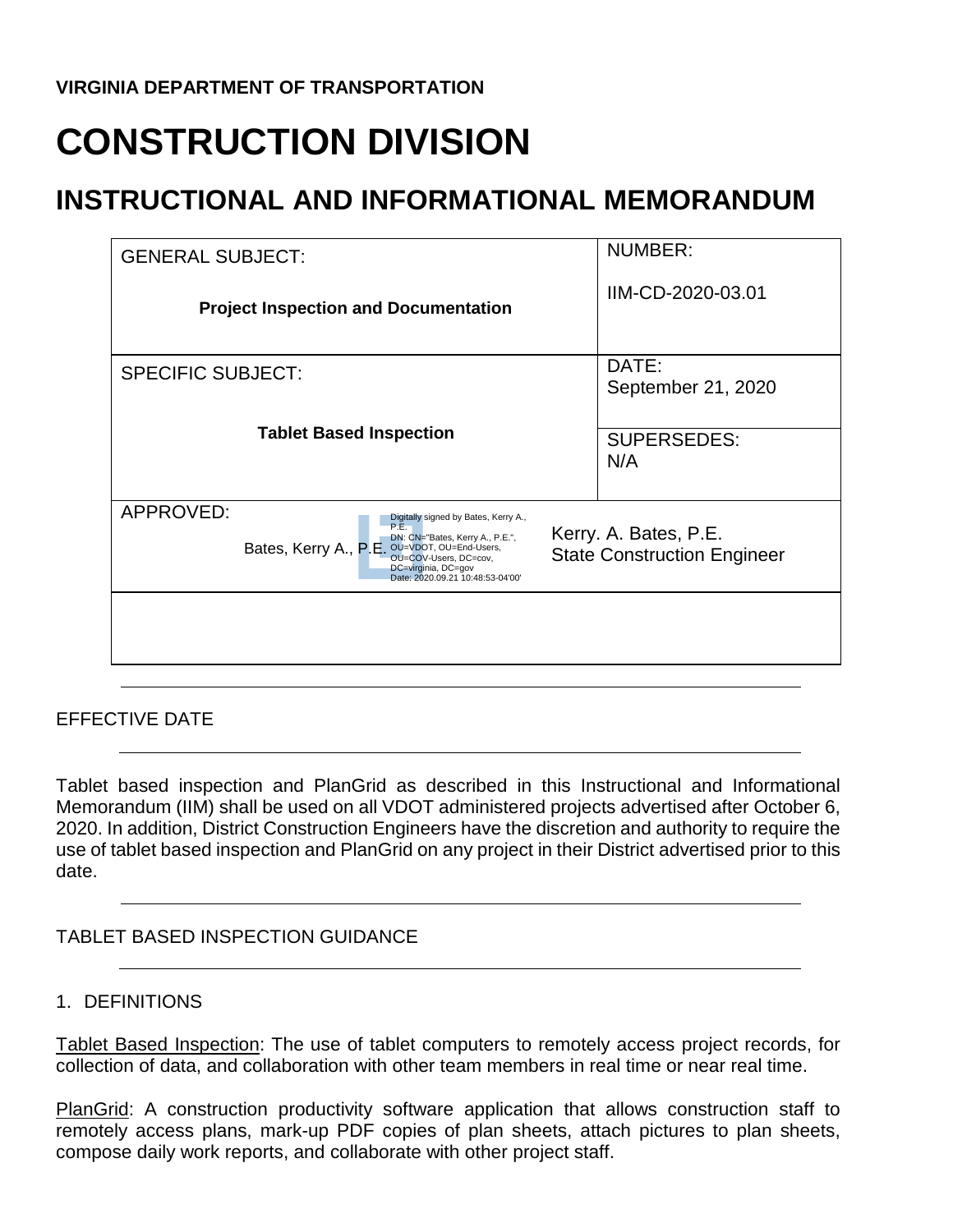# 2. LICENSING USERS & PLANGRID ACCOUNT CREATION

All Construction staff assigned to a VDOT construction project shall be provided a PlanGrid license. License requests shall be made through VDOT's System Access Request Application (SARA). Once a request is initiated, the Central Office eConstruction team will assign a PlanGrid license to the individual's VDOT email address. The individual will then receive instructions from PlanGrid on how to complete their account setup.

Consultant staff shall provide their own PlanGrid licenses in accordance with the most current Mobile Communications Device Memorandum applicable at execution of the task.

#### 3. TRAINING

A series of nine eLearning modules are available in VDOT University. These modules will familiarize users with the eConstruction program, iPads, and the PlanGrid software. Any user assigned a PlanGrid license shall complete all nine training modules.

# 4. PROJECT CREATION

The use of PlanGrid is required on the following:

- Tier 1 & 2 plan assembly projects
- No plan and minimum plan projects
- Interstate and primary route plant mix and pavement schedule projects
- Any project with Federal Oversight (FO or PODI)
- All Design Build (DB) projects

The use of PlanGrid is strongly recommended on the following:

- Task based/On-Call projects
- Secondary/Minor route pavement schedule projects
- Emergency Force Account projects

The ACE may require the use of PlanGrid on any project.

Following project advertisement Central Office eConstruction will create projects in PlanGrid and upload the following documents:

- Advertised Plan Sheets
- Advertised Bid Proposal
- Current Standard Reference Documents (Road and Bridge Specifications, Road and Bridge Standards, Virginia Work Area Protection Manual, etc.)

Projects shall only be created by Central Office eConstruction team or with their express concurrence. Individual users may not create their own projects.

To request a project not created by Central Office eConstruction at advertisement (i.e. emergency contracts), email [econstruction@vdot.virginia.gov.](mailto:econstruction@vdot.virginia.gov) The project UPC must be included in the request.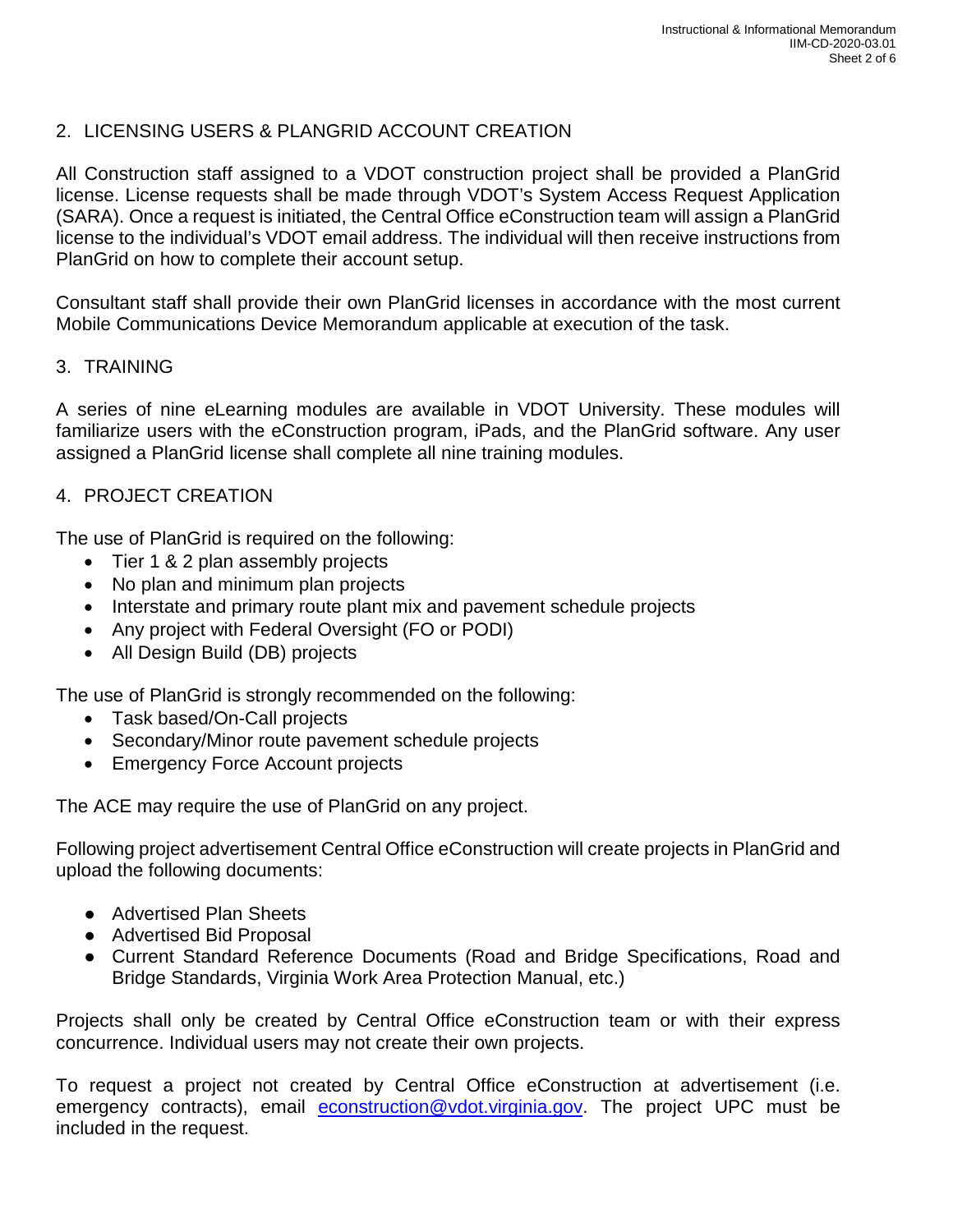# 5. PERMISSION LEVELS

PlanGrid offers three permission levels to which users may be assigned. These include:

- Collaborator provides the ability to:
	- View and navigate plans and documents
	- Create personal markups, photos, notes, and links (these items will not be published to the PlanGrid project and will therefore not be viewable by others)
	- Complete and submit field reports
- Power Collaborator provides the same abilities as Collaborator but may also:
	- Publish and delete mark-ups, photos, notes, and links so that other members of the project team can see them
- Admin provides the same abilities as Power Collaborator but may also:
	- Upload and delete plan sheets, plan revisions, and documents
	- Add and remove users from the project

# 6. ASSIGNING & REMOVING USERS TO PROJECTS

As part of project creation, the eConstruction team will make the below assignments:

- Admin: District representative and eConstruction team
- Power Collaborator: District Construction Engineer (DCE), District Contract Manager (DCM), CQIP Reviewers, and NPDES Coordinators

The ACE by default will be the Project Administrator. The ACE may delegate project administrative duties to a designee by assigning this individual admin permission level. To help ensure the integrity of project records, it is important to limit the assignment of the admin permission level as this permission level allows users to delete project records.

It is the responsibility of the Project Administrator to assign team members access to their projects at the appropriate permission level. Team member's access should be periodically reviewed to ensure access is provided to active users at the appropriate permission level only. The eConstruction team shall not be removed from the project. Except with the express concurrence of the eConstruction team, contractors may only be added to projects with the collaborator permission level. The default permission level for all other users should be power collaborator.

#### 7. PLANGRID USE DURING CONSTRUCTION

#### a. MAINTAINING PLANGRID DOCUMENTS

The Project Administrator is responsible for uploading the executed contract to the project.

The Project Administrator is responsible for uploading revised plans, updated reference documents, and project-specific documents after project creation and throughout the life of the project. This includes uploading Approved for Construction (AFC) plans on design-build and P3 projects. It is important that plan revisions be numbered in accordance with the instructions for naming plan revisions which can be found on the eConstruction insideVDOT site (See section 10.c for the address to this site). The eConstruction team may be consulted for support and guidance with uploading documents and revised plan sheets.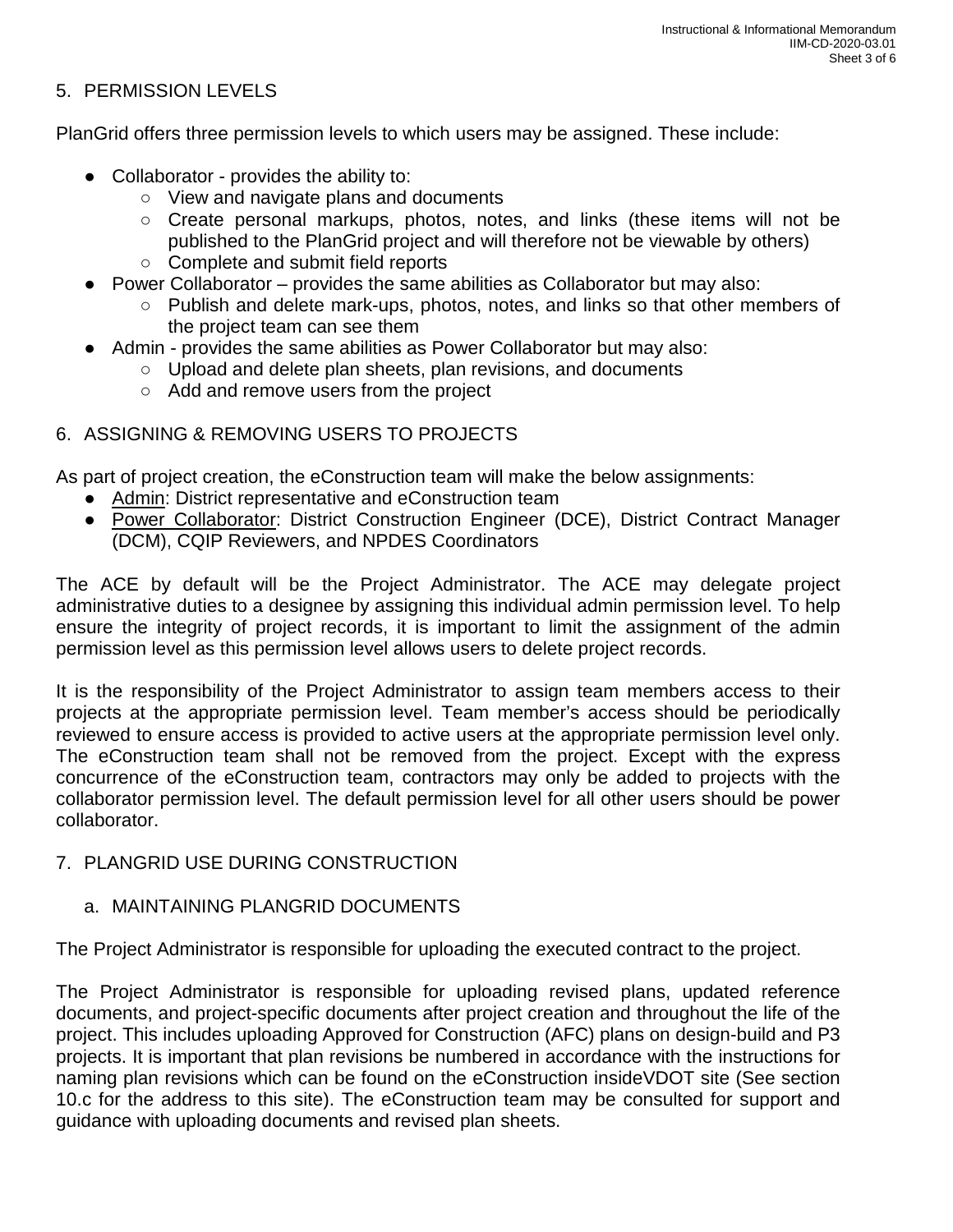For no-plan projects, Central Office eConstruction will upload the no-plan assembly. The project Administrator should upload aerial images of the project location(s) in PDF format to serve as additional plan sheets after project creation. This will allow construction personnel to tag photos, note as-built conditions, and identify locations for punch list work on the aerial images. The aerial images do not need to be to scale.

Documents uploaded into PlanGrid are at the discretion of the ACE and may include contract award letters, execution letters, environmental permits, contractor baseline schedules, schedule updates, RFIs, executed change orders, shop drawings, etc.

#### b. STAFF COLLABORATION

PlanGrid will be used by the project team to access project records, for collection of data, and collaboration with other team members in real time or near real time.

● Plans and Field Notes

Review and markup plans to note key details related to the construction process, identify areas of non-compliance/non-conformance, and redline field changes

● Taking Photos

Attach photos to plan sheets to document discrepancies and deficiencies and monitor progress. Progress photos should be taken and housed in the same photo stamp

- Collaborating with Project Staff Share published mark-ups, export and email PDFs, and track deficiencies using the PlanGrid tasks feature
- Generating Daily Work Reports Record work performed, equipment provided, and personnel and crews on site, etc. as identified below in Section 7. c.
- Developing Punch lists Maintain a running punch list of deficiencies encountered during construction using the tasks feature
- Completing other Reports and Forms Complete forms and reports (other than the daily work report) in PlanGrid as directed by the ACE (these may include the C-107, Workzone Safety Checklist, and other electronic forms provided by Central Office eConstruction and uploaded by the Project Administrator in the "Reports" section of PlanGrid)
- c. DAILY WORK REPORTS IN PLANGRID

Inspectors will complete their daily work reports in PlanGrid. Below are descriptions for the fields found in the PlanGrid Daily Work Report. The reports should generally include the information specified in Appendix C of the Construction Manual. It is expected that the content and level of detail included in the daily work report will vary based on the type of project and work performed each day.

● General Project Information Date, UPC, contract number, project name, inspector name, and inspector hours worked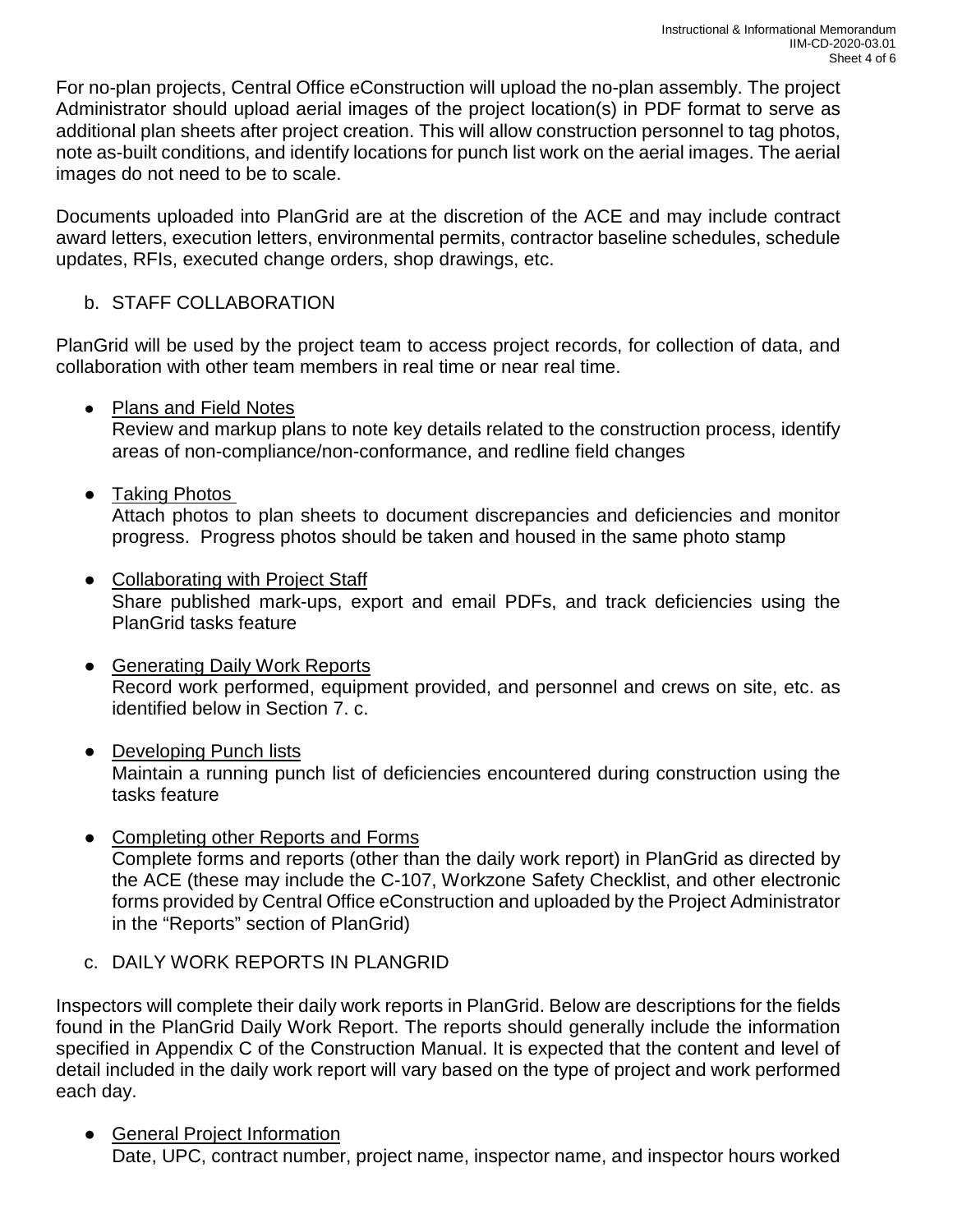● Narratives

A description of the work performed documented in the appropriate fields on the report. Include all information needed to justify payment (this may include calculations, sketches, written descriptions, directives issued by project leadership, and communication between the VDOT project team and the contractor)

● Personnel

Prime contractor, superintendent name, prime contractor's arrival and departure time, types of work crews, number of laborers in each crew, and other personnel (contractor, consultant, or VDOT) that visited the job site

- Schedule activities performed that day Activities from the approved baseline schedule or two-week look ahead schedule that were performed that day, recorded in the appropriate tables, including the schedule activity name and schedule activity id
- Equipment Contractor and subcontractor equipment on the project
- Quantities of work items installed

Daily quantities of work items installed and their associated line item and bid item numbers, recorded in the appropriate fields in the work item table

● Photos

Include photos as references on the cover sheet as necessary to justify payment, identify non-conforming work, or otherwise explain the work performed

● Weather

PlanGrid pulls weather data from the nearest NOAA Weather Station based on the project location and report date. It is the inspector's responsibility to confirm the weather identified on the cover sheet and document any discrepancies in the daily work report narrative

Inspectors should submit completed reports for review through the PlanGrid system in the timeline specified in the VDOT Construction Manual. Daily Work Reports cannot be deleted once published to the project. If a daily work report needs to be revised following submission to the project, the original report should be copied, appropriate edits made and clearly denoted as changes on the revised version, and the revised version of the report submitted to the project.

The Project Administrator may further control who has access to submit and review reports through the teams and templates features of the field reports module. See the eConstruction insideVDOT site for details on this.

d. DAILY WORK REPORTS IN SITEMANAGER

At a minimum, the Contractors and Work Items tabs in the SiteManager Daily Work Report Panel must be completed to denote the work performed. These tabs shall be populated with the required information from the preceding seven days no later than the last business day of the week. The ACE may require this information be populated more frequently. The day on which an individual pay item is installed shall match the payment date entered in SiteManager. Distinct work items installed over multiple days shall not be combined into a single day and quantity. This